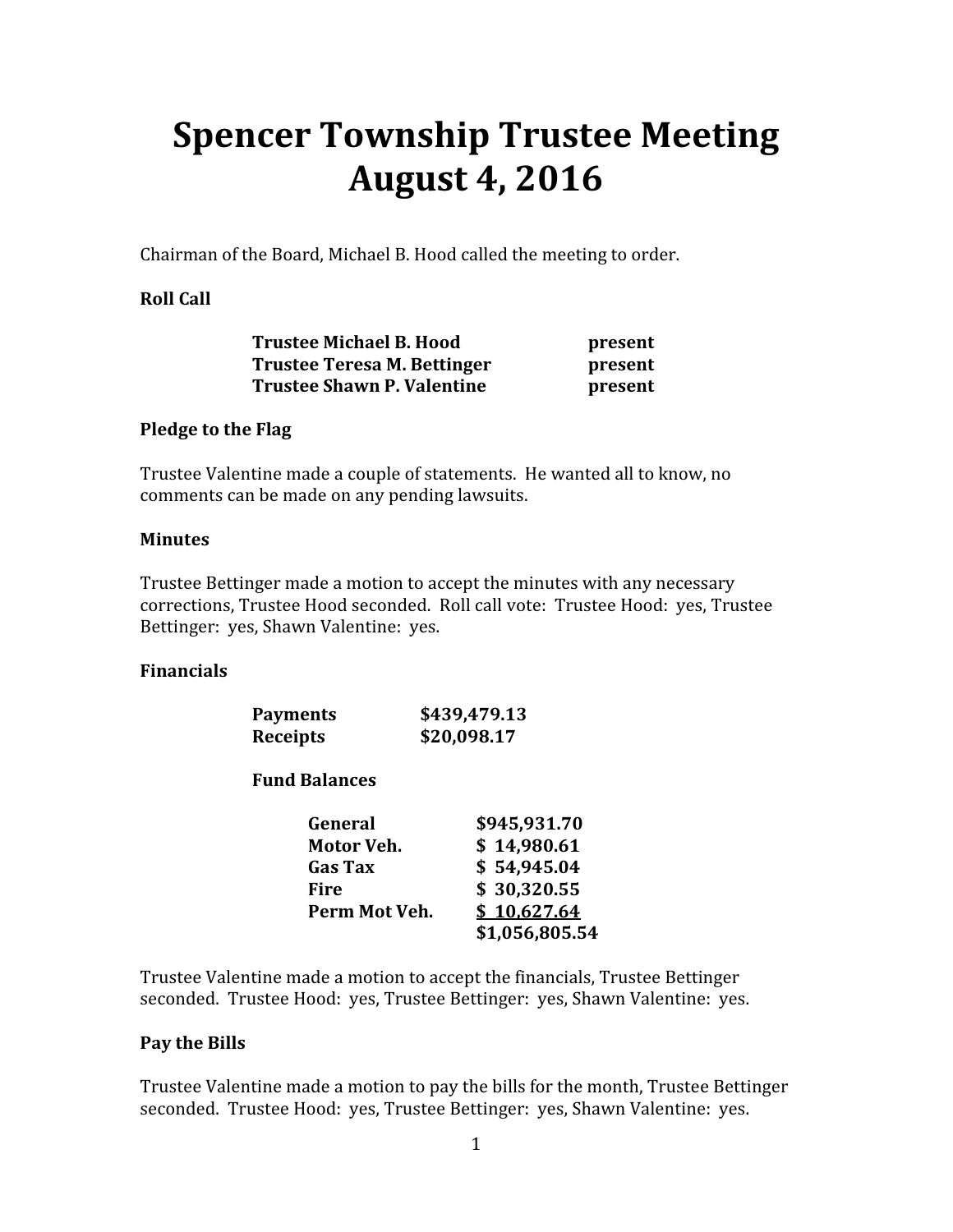# Zoning Report

Zoning Inspector, Dean Croskey, gave the report.

Permits were issued for new homes and several zoning violations.

He presented two letters from Scott and Teresa Delaney.

The Township has been to court over the "old Hoot" property. The defendant decided to go to trial. The defendant is Jeff Davis.

Mr. Croskey is asking to move the recycling bins to the fire station as people are dumping items that should not go in them at the Township Hall. Trustee Bettinger made a motion to move the recycling bins to the fire station, Trustee Valentine seconded. Roll call vote: Trustee Hood: yes, Trustee Bettinger: yes, Shawn Valentine: yes.

# BZA Report

No meeting, one is scheduled for August 22, 2016.

# Road Report

Report presented to the Board by the Road Superintendent, Dean Croskey.

The Eber Road project has begun Trustee Hood informed.

## Land Use

Mr. Klumm, member of the Land Use Committee announced the land use committees recommended the Township go with Poggemeyer for the land use plan for around \$70,000. Trustee Valentine questioned the cost of \$70,000. Mr. Klumm informed him the plan included branding and marketing, it is a comprehensive plan; it was more than just a land use plan. Mr. Klumm explained if the JEDZ dollars are not used to economically develop, the dollars do not fulfill the purpose of the JEDZ passing.

Trustee Valentine informed him the Township did purchase the old SPUDS so that is economic development.

Mr. Klumm stated we are one of the only Township's that does not have a land use plan such as this.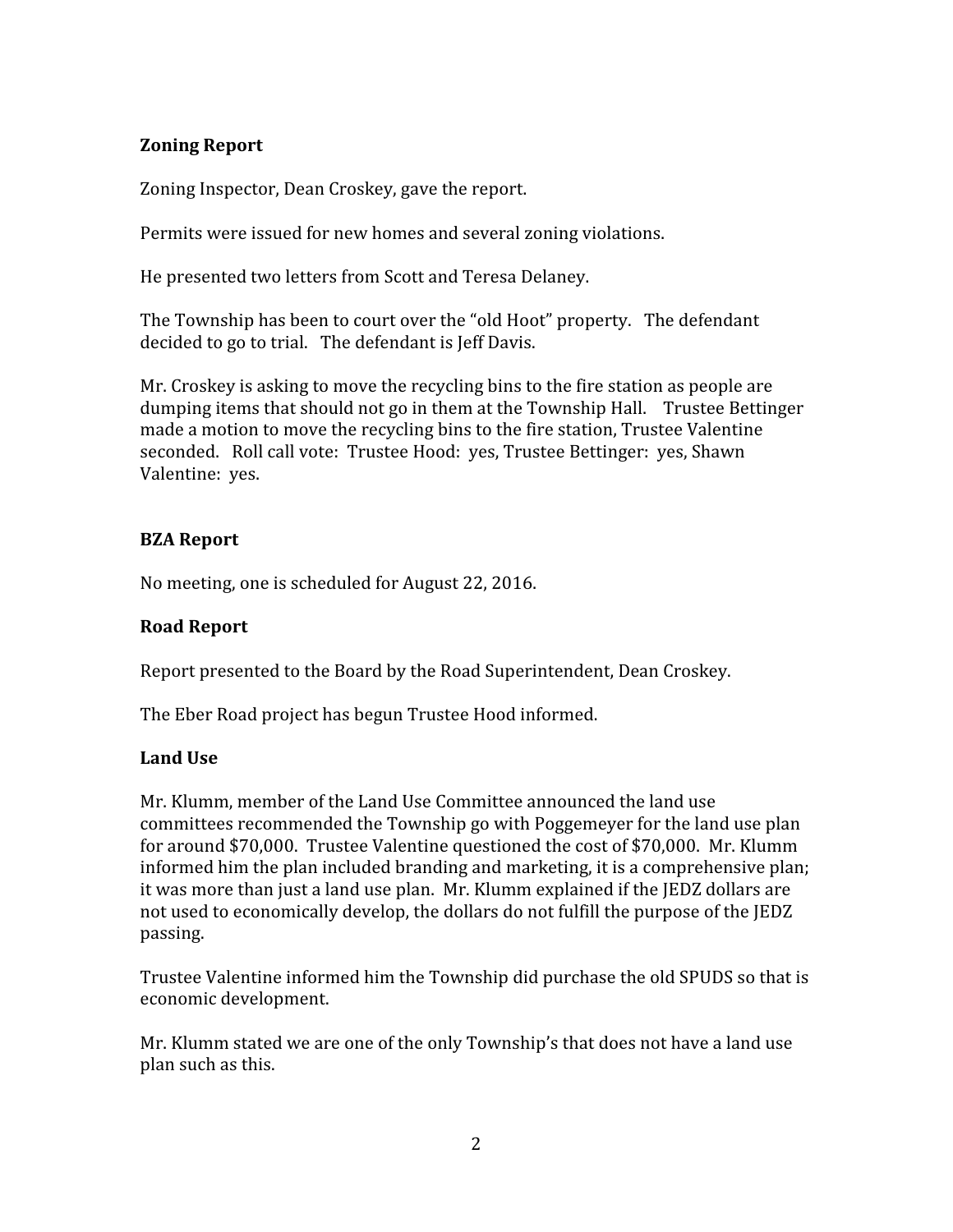Trustee Valentine asked that he be able to look over the plan before a decision is made.

Trustee Hood thanked all involved on the Land Use Committee and the recommendation of the board has been recognized, and he thanked the Board for their research and time spent. They have completed their task.

# Fire

Trustee Bettinger made a motion to transfer the title of ownership of the 2012 pumper and the 2008 ambulance to Springfield Township, Trustee Valentine seconded. Roll call vote: Trustee Hood: abstain, Trustee Bettinger: yes, Shawn Valentine: yes.

Trustee Valentine informed the Board the ambulance has blown head gaskets and there are other issues with the fire engine. Trustee Valentine also made the motion that the Township pays for the repairs. Roll call vote: Trustee Hood: yes, Trustee Bettinger: yes, Shawn Valentine: yes.

There are other items that will be transferred to Springfield, but Trustee Valentine will wait until proper accounting of the transferred items.

# JEDZ

No report

## Correspondence

The Fiscal Officer presented the correspondence.

The Lucas County Engineers office presented a timetable for the new project funding application process for the District Integrating Committee.

The Holland Springfield Spencer Historical Society, which the Township belongs to, has decided to merge its museum with the Village of Holland. The Holland park system will now be in charge. The merger occurred due to lack of interest and increasing workload.

A former employee, John Myers, is suing the Township.

The Township has received a new printer from the Auditor of State and the old printer will be donated.

## Old Business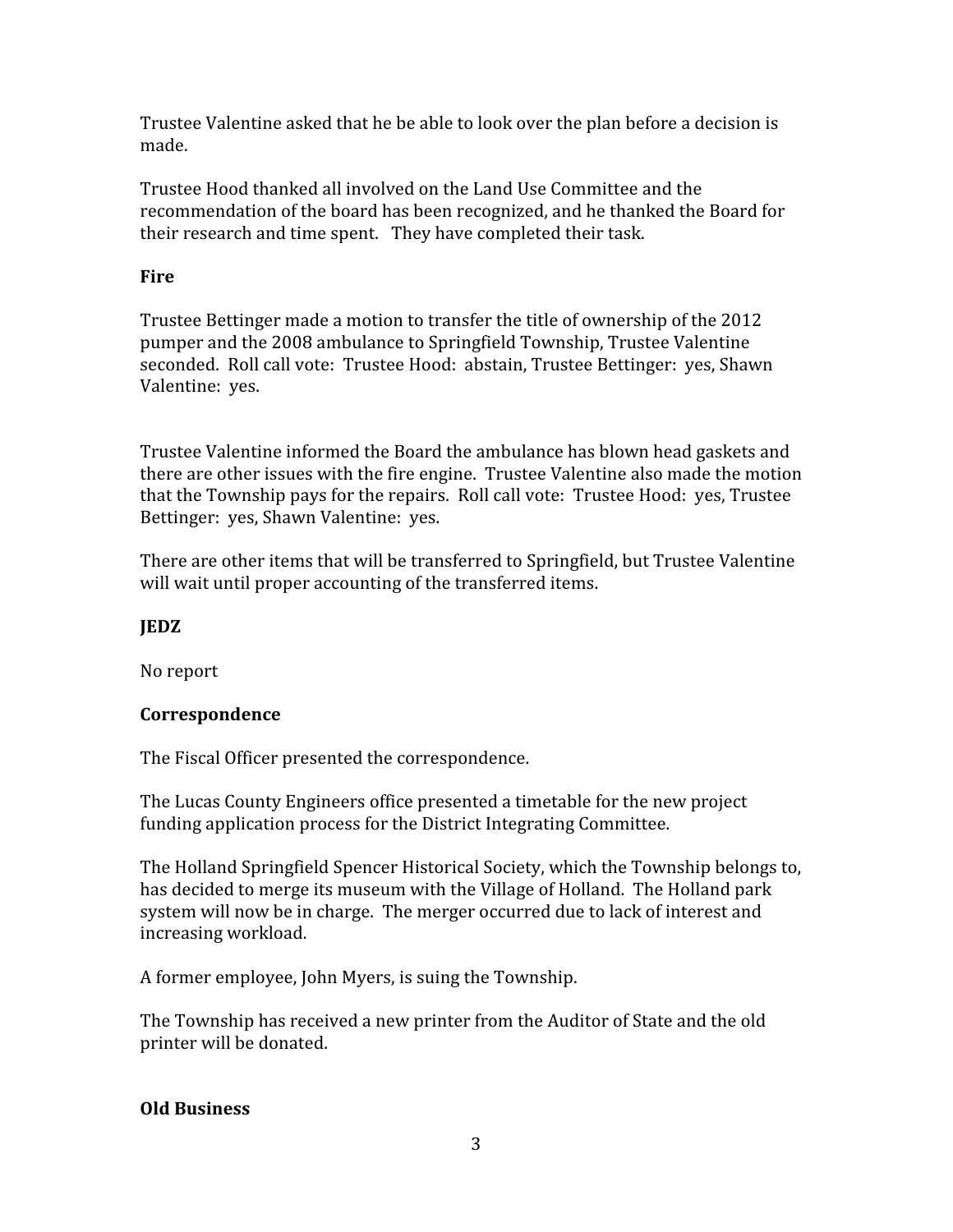Trustee Bettinger brought forth that the Township needs an IT person. The Board would like to advertise this in the Shoppers' Key.

# New Business

The Fiscal Officer will get with Springfield Township to decide on a method of reimbursement for the utilities for the fire department.

# Open to the Public

Mrs. Anderson, resident, asked about the doors on the old Town Hall, they are rotting off. The Township owns new doors, but we need to find someone to install them, Mr. Croskey informed.

Resident, Jacky Dale, asked if the Board will receive monthly reports from Springfield. She also wanted to know what is going to happen with the rest of the vehicles at the fire station. Trustee Valentine informed the Board would decide. The contract with Springfield is vague and she is looking for detail.

Trustee Valentine informed her the ambulance and pumper were the terms along with the turnout gear and radios as payment to Springfield.

Jacky Dale asked whom would Chief Cousino report to? Trustee Valentine said the Board would look into seeing if Springfield can send a representative to the meeting.

Trustee Valentine explained the benefits of the fire department contract with Springfield Township.

Mrs. Dale asked if the Township was still looking into opening a station on the western end of the Township. Trustee Valentine said Spencer Township is out of the fire and rescue business. He feels that Springfield is doing a good job so far, it has only been one month, time will tell.

Spencer will save \$3.5 million dollars over 10 years with this contract with Springfield Township Trustee Valentine explained, he also informed Mrs. Dale of the incentives the State offers when entities share services.

Trustee Hood stated he was for moving a fire department to the center of the community. Trustee Hood asked what about response time since the station is still on the Eastern end of the Township? Trustee Valentine explained the Township is saving money by partnering with Springfield response time has not been an issue.

Trustee Hood felt the Township could have looked at other scenarios that would have saved the Township money.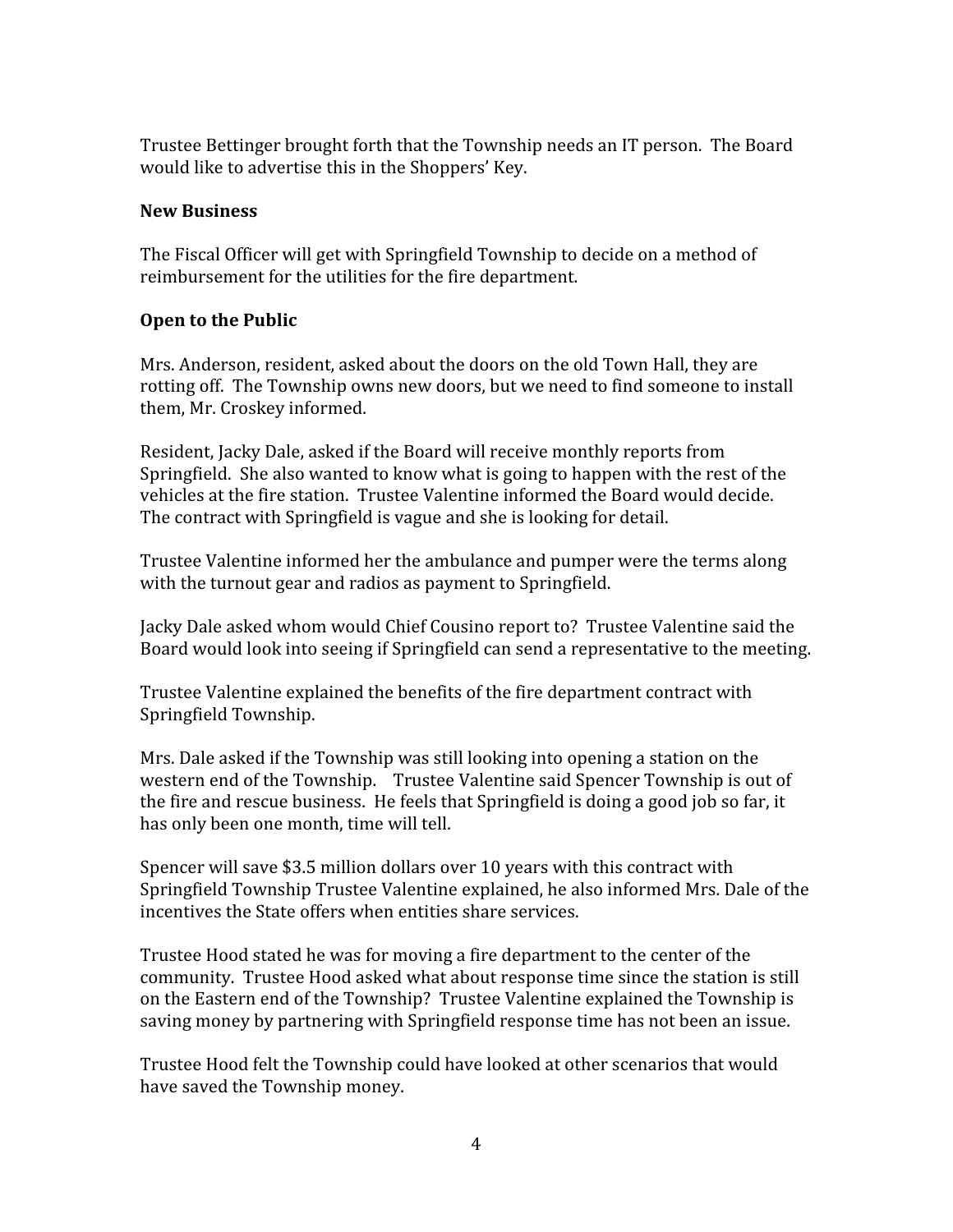Dean Anderson, resident, asked if any monies received from the parks would go to Springfield or Spencer. Trustee Valentine said he feels the money should come to Spencer. There will be discussions regarding this matter. Mr. Anderson stated the residents of Springfield are not aware they lost a pumper truck at Station 2 in Springfield Township. Mr. Anderson felt this entire fire issue should have been discussed before this transfer of services was made.

Trustee Valentine said his opinion would not have changed even if there were a committee to discuss the transfer.

Trustee Hood commented more time should have been taken over this fire department transfer of services. He was never opposed to transferring the services.

Trustee Valentine said Trustee Hood's interest in building a station on the western end is what prompted him to look into the shared services with Springfield.

Marilyn Yoder commented on the secrecy of the negotiations with Springfield is what is at issue. Trustee Valentine told Marilyn Yoder she was aware of the contract. Mrs. Yoder said her residents are upset their station services moved. Trustee Valentine informed her the population in her Township is moving.

Trustee Valentine said he would recommend an educational mailing go out to the residents of Springfield Township from the Springfield fire department.

Mr. Gulvas asked if the tiling and ditch cleaning on Eber Road would be covered under storm water funding. Those dollars are exhausted for the Township he was informed by Trustee Hood.

James Crooks, former fire fighter of Spencer Township, expressed the integrity and quality of service Spencer Township provided in the past.

Mr. Goodwin, property owner in Spencer Township, asked how would the fire department handle potential growth for Spencer Township. Trustee Bettinger informed all of Lucas County is stagnant; there is no projected growth according to the Lucas County Planning Commission.

Jacky Dale asked if there was going to be a scholarship fund with the JEDZ dollars. Springfield Township has a grant it sponsors through its fire department volunteer group Mrs. Yoder explained. Trustee Valentine is not for taking Township dollars and allocating them toward someone else's education. Mrs. Dale's concern is what do we have to offer to entice people into the Township.

Kate Roth, resident, asked if a savings account was to be set up with the JEDZ dollars. Nothing has ever come of this Trustee Valentine explained.